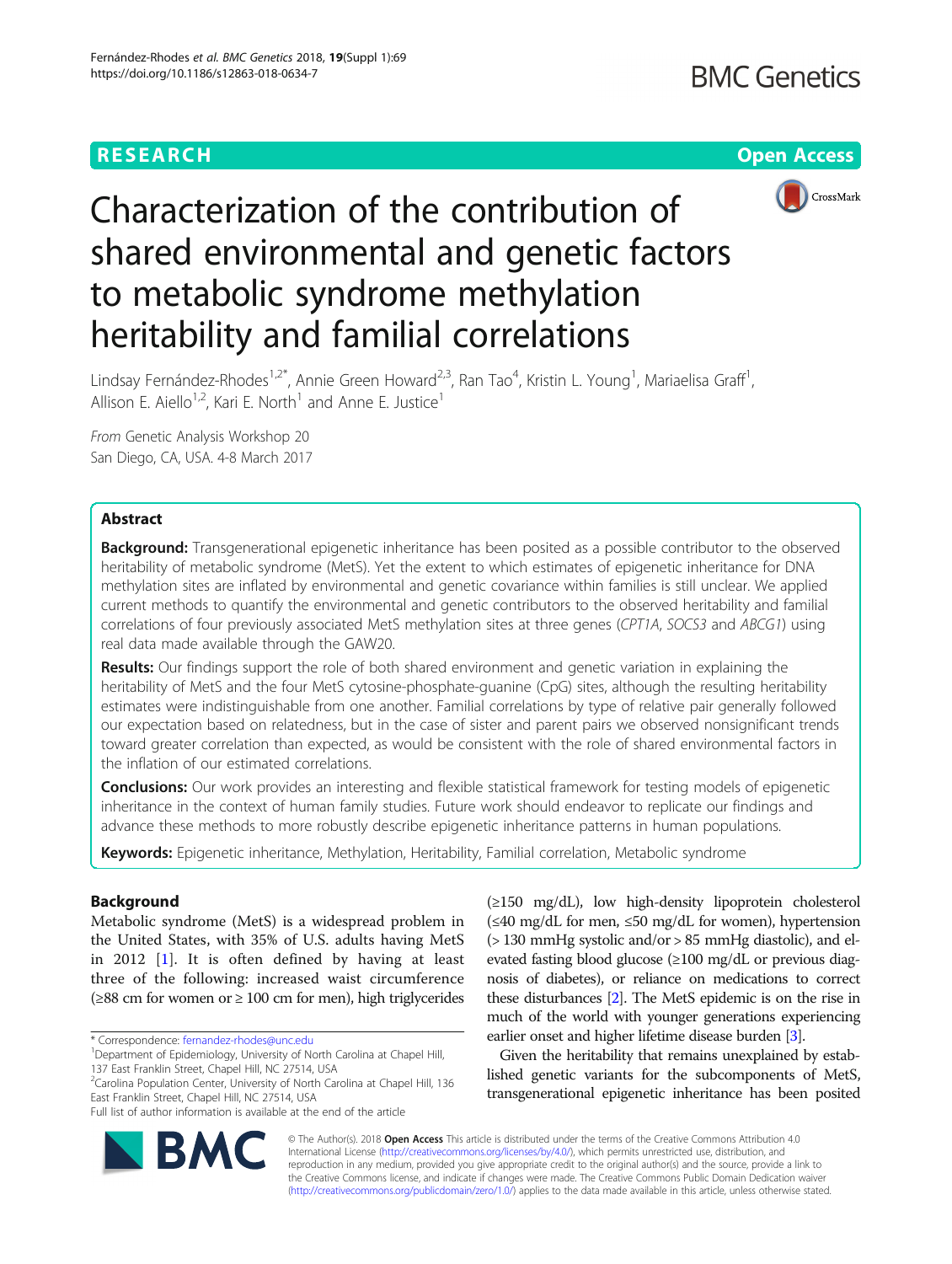as a possible contributor to the observed heritability [[4](#page-7-0)]. Although cytosine-phosphate-guanine (CpG) methylation may be trans-generationally inherited, it is also possible that CpG sites are mediators of the effect of inherited genetic variant(s) on gene expression, or are biomarkers for the complex patterning of social or environmental risk factors. In fact, recent work has shed light on the complexity of how environmental risk factors within populations and across generations interact with both genetic variation and transgenerational epigenetic inheritance [[5](#page-7-0)]. Yet substantial ethical and methodologic challenges remain to observationally or experimentally identifying transgenerational epigenetic inheritance in humans [[4](#page-7-0)].

To date, CpG methylation sites at CPT1A, SOCS3, and ABCG1 have been associated with MetS, or its subcom-ponents (CPT1A, ABCG1) [\[6](#page-7-0)-[12\]](#page-7-0). The extent to which these associations are driven by environmental or genetic mechanisms is a source of debate and is one that has great practical implications for tailoring public health prevention. One approach to understanding the underlying mechanism is the estimation of heritability or familial correlation at CpG sites, which has been done across the methylome using twin-based studies [\[13](#page-7-0)], extended family-based samples from multigenerational pedigrees [[7,](#page-7-0) [14](#page-7-0)], and in proof-of-principle studies in animal models [[4\]](#page-7-0). However, the extent to which heritability or correlations estimates are inflated by environmental and genetic covariance within families is still unclear. Thus, robust estimates of heritability, unrelated to recapitulated environmental factors or inherited genetic variation, are needed to inform our understanding of the role of epigenetic inheritance in metabolic dysfunction as well as inform the origins of current intergenerational patterning of health disparities.

We aimed to apply current methods (ie, variance component models and correlations) to quantify the environmental and genetic contributors to the observed similarity within families at four specific MetS CpG sites. To do this, we leveraged data on 1105 adults made available through the Genetic Analysis Workshop (GAW20) to estimate the heritability at CpG sites near 3 genes (CPT1A, SOCS3, and ABCG1), adjusting for demographic, environmental factors and genetic variation in a stepwise fashion using both fixed and random effects. Then we estimated familial correlations of methylation profiles at these CpG sites, both with and without adjustments, and across relative pair types.

#### Methods

#### GAW20 methylation and genotypic data

The real GAW20 methylation and genotypic data come from 188 extended families collected from Minnesota and Utah as part of the Genetics of Lipid Lowering Drugs and Diet Network (GOLDN) study [\[14\]](#page-7-0). Our analytic sample consisted of 1105 GOLDN participants with MetS at baseline, as defined by the criteria described above [\[2](#page-7-0)], and 995 adults were typed for methylome-wide DNA methylation patterns at 485,577 CpG sites using the HM450 array following bisulfite conversion (Illumina Inc., San Diego, CA, USA) of DNA from sorted CD4+ lymphocytes at visit 2. We excluded 1 individual from a monozygotic pair and 1 individual with missing smoking status from the statistical analyses, leading to a final sample of 1103 in the MetS and 993 individuals and CpG site heritability/correlation analyses (in 3682 and 3176 pairs, respectively, that were between first and fifth relatives). A subset of 716 individuals also had genotyping from the Affymetrix Genome-Wide Human Single Nucleotide Polymorphism (SNP) Array 6.0 (Affymetrix, Inc., Santa Clara, CA, USA).

#### MetS methylation loci

From the literature we selected 4 CpG sites that were previously associated with MetS (eg, CPT1A, SOCS3), or with Type 2 diabetes, lipids, and obesity-related traits (eg CPT1A, ABCG1) including: cg00574958 and cg17058475 near CPT1A [[6,](#page-7-0) [7](#page-7-0), [9](#page-7-0), [11,](#page-7-0) [12](#page-7-0)]; cg18181703 in SOCS3 [[10](#page-7-0)]; and cg06500161 in ABCG1 [[7](#page-7-0)–[9](#page-7-0), [12\]](#page-7-0).

### Heritability analyses

We estimated the narrow sense heritability of MetS [\[2](#page-7-0)] and 4 CpG methylation sites using variance component models implemented in SOLAR version 6.6.2 [\[15\]](#page-7-0). The CpG site residuals were scaled by 25 for stability in our SOLAR models.

No fixed effect covariates were included in our crude heritability models (Model 0). Further analyses accounted for an individual's age and sex (female, male as referent), quadratic age effects, and their interactions with sex (Model 1). In all subsequent models, environmental covariates were added into the models in the following sequence: center (Minnesota, Utah as referent; Model 2a), followed by cigarette smoking status (former, current, never as referent; Model 2b). We then screened all these demographic and environmental fixed effects, including only the effects that remained suggestively significant in the heritability models ( $P$  value < 0.1). Then using the fixed effects identified in the reduced model above, we added household variance components to account for siblings and half-siblings within 15 years of each other, who were the relative pair type most likely to have shared an 'early life' environment at some point during their childhood or adolescence (Model 3a). Separately we added a variance component for parent pairs (if an individual was in more than 1 parental pair, taking the pairing resulting in the youngest offspring), who were the relative pair type most likely to have shared 'later life' environmental exposures (Model 3b). Lastly, in a fourth modeling strategy that included the same fixed effects from the reduced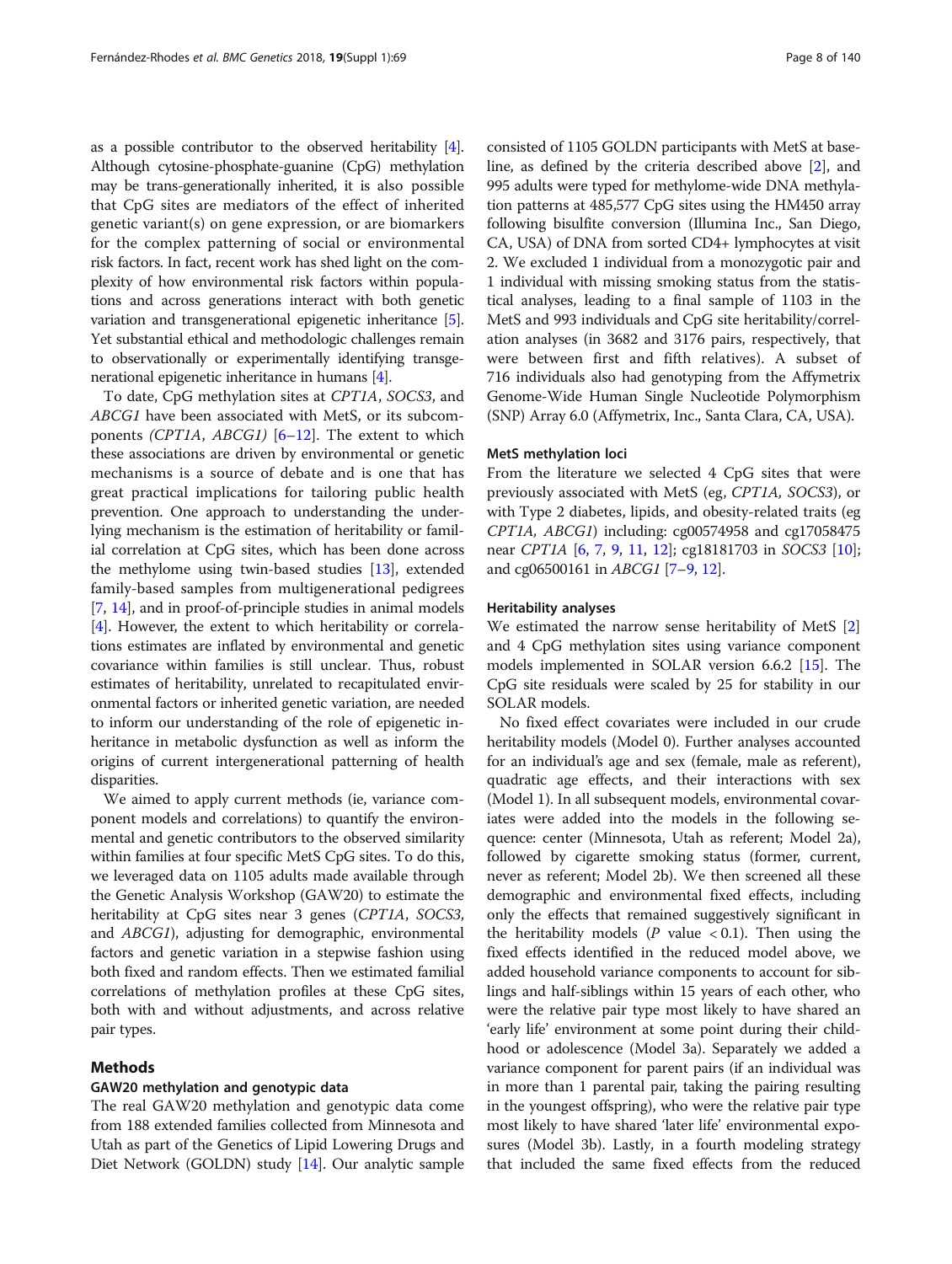<span id="page-2-0"></span>model (Models 1 and 2), we screened at  $P$  value  $< 0.05$ local cis-acting genetic variants at each locus. To select these variants, we used publicly available 1000 Genomes phase 3 CEU (Northern Europeans from Utah) reference data to query two independent sets (pairwise linkage disequilibrium r2 < 0.05, estimated in PLINK version 1.07) [[16](#page-7-0)] of genetic variants: local variants  $(\pm 250 \text{ kb of the})$ CpG site[s]), and distant variants (250–500 kb) as done previously [\[12\]](#page-7-0). This resulted in  $n = 8$ , 19, and 21 local and  $n = 6$ , 7, and 13 distant variants screened in heritability models for CpG sites at CPT1A, SOCS3, and ABCG1, respectively.

Table 1 Variation in estimated additive heritability at three MetS-related CpG methylation loci adjusted (Model 0) and across increasing adjustments for demographic and environmental factors (Models 1–2), in a reduced model of fixed effects, and after including to this reduced model separate variance components for shared early life (Model 3a) and late life environment (Model 3b) in 993 participants from 188 families with all covariates and methylation information at visit 2 in the GOLDN study

|                     | Model <sup>a</sup> | Log Likelihood | $h^2$ (c <sup>2</sup> ) | SE of $h^2$ ( $c^2$ ) | P value of $h^2$ (c <sup>2</sup> ) | Prop Var Exp by Cov                                                                 |  |  |  |  |  |  |  |
|---------------------|--------------------|----------------|-------------------------|-----------------------|------------------------------------|-------------------------------------------------------------------------------------|--|--|--|--|--|--|--|
|                     |                    |                |                         |                       | cg00574958 at CPT1A                |                                                                                     |  |  |  |  |  |  |  |
|                     | 0                  | $-560.399$     | 0.292                   | 0.064                 | $2E-7$                             |                                                                                     |  |  |  |  |  |  |  |
|                     | 1                  | $-513.830$     | 0.325                   | 0.066                 | $2E-8$                             | 0.085                                                                               |  |  |  |  |  |  |  |
|                     | 2a                 | $-511.765$     | 0.319                   | 0.066                 | $4E-8$                             | 0.089                                                                               |  |  |  |  |  |  |  |
|                     | 2b                 | $-509.989$     | 0.311                   | 0.066                 | $1E-7$                             | 0.094                                                                               |  |  |  |  |  |  |  |
|                     | 1-2 (Reduced)      | $-511.893$     | 0.316                   | 0.062                 | $1E-7$                             | 0.089 (age, age <sup>2</sup> , sex, age*sex age <sup>2*</sup> sex, current smoking) |  |  |  |  |  |  |  |
|                     | 3a                 | $-510.396$     | 0.251 (0.090)           | 0.082(0.055)          | 1E-3 (4E-2)                        | 0.091                                                                               |  |  |  |  |  |  |  |
|                     | 3b                 | $-508.105$     | 0.359(0.256)            | 0.074(0.087)          | 1E-8 (3E-3)                        | 0.089                                                                               |  |  |  |  |  |  |  |
| cg17058475 at CPT1A |                    |                |                         |                       |                                    |                                                                                     |  |  |  |  |  |  |  |
|                     | 0                  | $-692.475$     | 0.302                   | 0.069                 | 4E-7                               | -                                                                                   |  |  |  |  |  |  |  |
|                     | 1                  | $-668.034$     | 0.365                   | 0.071                 | 4E-9                               | 0.038                                                                               |  |  |  |  |  |  |  |
|                     | 2a                 | $-665.591$     | 0.356                   | 0.071                 | 9E-9                               | 0.042                                                                               |  |  |  |  |  |  |  |
|                     | 2 <sub>b</sub>     | $-662.173$     | 0.351                   | 0.071                 | $1E-8$                             | 0.051                                                                               |  |  |  |  |  |  |  |
|                     | 1-2 (Reduced)      | $-666.050$     | 0.355                   | 0.071                 | 8E-9                               | 0.043 (age, current smoking)                                                        |  |  |  |  |  |  |  |
|                     | За                 | $-665.471$     | 0.298(0.062)            | 0.092(0.060)          | 8E-4 (1E-1)                        | 0.044                                                                               |  |  |  |  |  |  |  |
|                     | 3b                 | $\sf NC$       |                         |                       |                                    |                                                                                     |  |  |  |  |  |  |  |
| cg18181703 in SOCS3 |                    |                |                         |                       |                                    |                                                                                     |  |  |  |  |  |  |  |
|                     | 0                  | $-555.561$     | 0.486                   | 0.063                 | 8E-18                              |                                                                                     |  |  |  |  |  |  |  |
|                     | 1                  | $-518.163$     | 0.557                   | 0.063                 | $2E-21$                            | 0.055                                                                               |  |  |  |  |  |  |  |
|                     | 2a                 | $-517.421$     | 0.551                   | 0.064                 | 4E-21                              | 0.058                                                                               |  |  |  |  |  |  |  |
|                     | 2 <sub>b</sub>     | $-514.324$     | 0.559                   | 0.063                 | $1E-21$                            | 0.062                                                                               |  |  |  |  |  |  |  |
|                     | 1-2 (Reduced)      | $-515.994$     | 0.566                   | 0.063                 | $3E-22$                            | 0.057 (age, age <sup>2</sup> , center, current and former smoking)                  |  |  |  |  |  |  |  |
|                     | 3a                 | $-515.889$     | 0.553 (0.020)           | 0.071(0.045)          | 1E-11 (3E-1)                       | 0.062                                                                               |  |  |  |  |  |  |  |
|                     | 3 <sub>b</sub>     | $-515.663$     | 0.585 (0.085)           | 0.068(0.104)          | 2E-22 (2E-1)                       | 0.060                                                                               |  |  |  |  |  |  |  |
|                     |                    |                |                         |                       | cg06500161 in ABCG1                |                                                                                     |  |  |  |  |  |  |  |
|                     | 0                  | $-195.927$     | 0.323                   | 0.070                 | $3E-8$                             | -                                                                                   |  |  |  |  |  |  |  |
|                     | 1                  | $-181.366$     | 0.330                   | 0.069                 | $1E-8$                             | 0.028                                                                               |  |  |  |  |  |  |  |
|                     | 2a                 | $-177.208$     | 0.313                   | 0.069                 | $1E-7$                             | 0.039                                                                               |  |  |  |  |  |  |  |
|                     | 2b                 | $-176.433$     | 0.305                   | 0.069                 | $1E-7$                             | 0.041                                                                               |  |  |  |  |  |  |  |
|                     | 1-2 (Reduced)      | $-184.146$     | 0.306                   | 0.069                 | $1E-7$                             | 0.026 (sex, center)                                                                 |  |  |  |  |  |  |  |
|                     | 3 <sub>b</sub>     | NC             |                         |                       |                                    |                                                                                     |  |  |  |  |  |  |  |
|                     | 3c                 | <b>NC</b>      |                         |                       |                                    |                                                                                     |  |  |  |  |  |  |  |

Abbreviations:  $c^2$  Household variance component,  $h^2$  heritability variance component, NC nonconvergence of the household variance component model(s), Prop Var Exp by Covar proportion of variance explained by covariates, SNP single nucleotide polymorphisms

The fixed covariates introduced in a stepwise fashion across Models 1 (age, age<sup>2</sup>, sex, age<sup>\*</sup>sex, age<sup>2\*</sup>sex), 2a (center), and 2b (current and former smoking, indicator variables) were then screened at  $p < 0.1$ , to yield a reduced model. Then in Models 3a ('early life' shared environment, 647 siblings or half-siblings, within 15 years of each other in 255 households) and 3b ('later life' shared environment; 128 parents, or in the case of multiple pairings those with the youngest offspring, in 64 households) variance components were separately introduced individually to this reduced model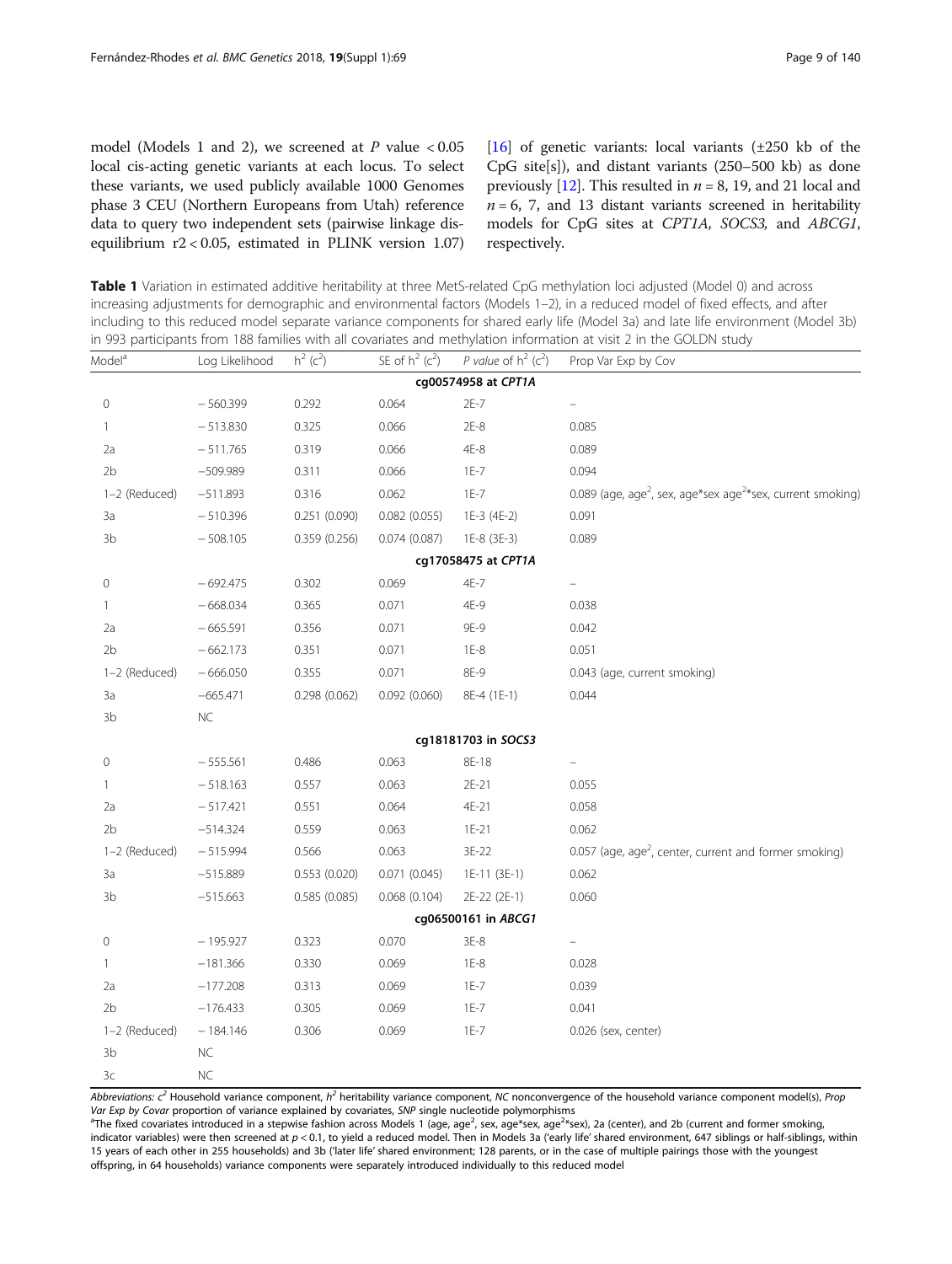## <span id="page-3-0"></span>Familial correlations

The expected intra−/interclass correlation for each relative pair is a function of the pairs' expected relatedness and the CpG site-specific heritability. We estimated weighted correlations using the FCORR module of the S.A.G.E. version 6.4 package ([http://darwin.cwru.edu/sage/](http://darwin.cwru.edu/sage)) within various pair types, representing a quasi-independent subset of the family pedigrees. We contrasted our correlations before and after creating a residual of methylation to account for the fixed effects identified in multiple reduced heritability models, and among a subset of unrelated individual pairs.

## Results

## Heritability of MetS

The prevalence of MetS at the baseline examination of GOLDN was 38.4% and its heritability was 0.47 (Standard Error,  $SE = 0.10$ ; *P* value = 1E-5, *n* = 1103) in a model where fixed effects (age, age<sup>2</sup>, and sex; P value < 0.1) explained 13% of the variation in MetS. Separately, we included variance components for early life shared environment ( $c^2$  = 0.21, SE = 0.09, P value = 7E-3), or later life shared environment ( $c^2 = 0.40$ , SE = 0.16, P value = 0.01). Although the addition of these terms influenced the magnitude of the heritability estimates ( $h^2 = 0.32$ , SE = 0.13 and

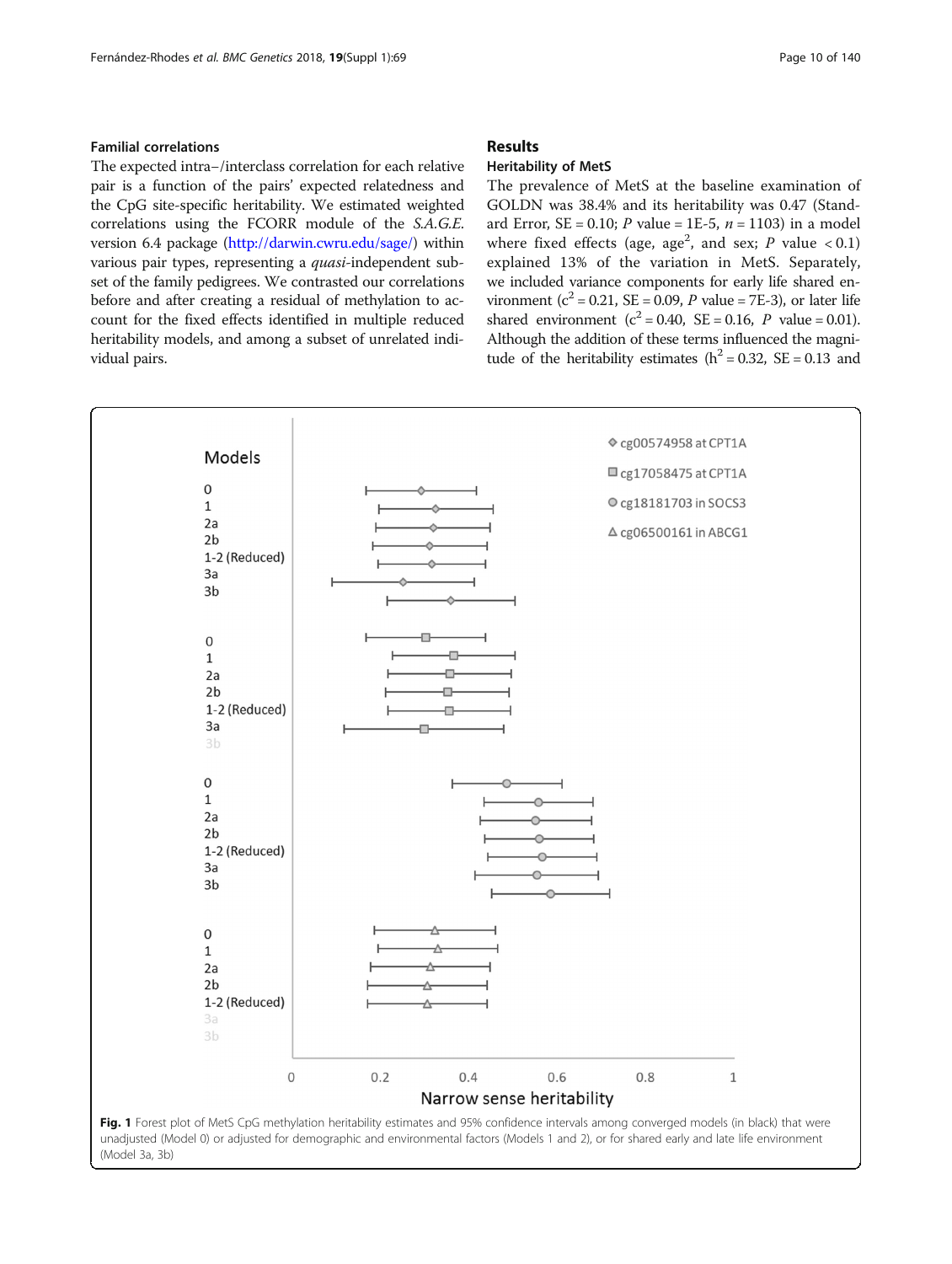<span id="page-4-0"></span> $h^2 = 0.52$ , SE = 0.12, respectively), the resulting heritability estimates did not differ significantly.

When we added fixed effects for the 4 MetS CpG sites into the model without shared environment-related variance components, two of the CpG sites (cg00574958 at CPT1A, cg06500161 at  $ABCGI$ ; P value <7E-5) were strongly associated with MetS and another site (cg18181703 at SOCS3; P value =  $0.07$ ) was suggestively associated with MetS. Retaining these 3 sites in the polygenic model decreased the heritability estimate slightly  $(h^2 = 0.43,$  $SE = 0.12$ , *P* value = 2E-5) and increased the variance explained (VE) by all the fixed covariates to 18%. The addition of random effects of early life shared environment  $(c^2 = 0.23, SE = 0.11, P$  value = 0.01) decreased the heritability estimate ( $h^2 = 0.24$ , SE = 0.15, P value = 0.05), resulting in a nonsignificant MetS heritability estimate, whereas accounting for shared late life environment

 $(c^2 = 0.28, SE = 0.19, P value = 0.07)$  increased the heritability only slightly ( $h^2 = 0.46$ , SE = 0.12, P value = 1E-5).

#### Heritability of MetS methylation sites

The CpG site heritability estimates varied across models (Table [1\)](#page-2-0), although such differences were nonsignificant (Fig. [1\)](#page-3-0). The CpG site at SOCS3 was found to be highly heritable with a value of 40% or higher in all models. Notably, when convergence was achieved heritability estimates at all CpG sites were robust to inclusion of early life and late life shared familial environments, suggesting a minimal inflation of CpG site heritability estimates resulting from these shared environments. For cg00574958 at CPT1A, shared early and later life variance components were both significant (Table [1](#page-2-0)).

For the two CPT1A CpG sites, which were correlated at 0.74 in our data, 1 distant (±250–500 kb) variant,

**Table 2** Variation in estimated intra- and interclass correlation coefficients across relative paired groups and subtypes ( $N$  > 50) at 3 MetS-related CpG methylation loci unadjusted and adjusted for fixed covariates in 993 participants from 188 families with nonmissing covariates and methylation information at visit 2 in the GOLDN study

| Pair Type                  | N <sup>a</sup> | <b>Familial Correlations</b> |                     |           |                     |           |                     |           |                     |           |  |
|----------------------------|----------------|------------------------------|---------------------|-----------|---------------------|-----------|---------------------|-----------|---------------------|-----------|--|
|                            |                | Expectation <sup>b</sup>     | cg00574958 at CPT1A |           | cq17058475 at CPT1A |           | cq18181703 in SOCS3 |           | cq06500161 in ABCG1 |           |  |
|                            |                |                              | $h^2 = 0.316$       |           | $h^2 = 0.355$       |           | $h^2 = 0.566$       |           | $h^2 = 0.306$       |           |  |
|                            |                |                              | Unadj.              | Adj.      | Unadj.              | Adj.      | Unadj.              | Adj.      | Unadj.              | Adj.      |  |
| Parent-offspring           | 541            | $h^2/2$                      | 0.1721              | 0.1578    | 0.0986              | 0.0900    | 0.2964              | 0.2887    | 0.2267              | 0.2081    |  |
| Mother-daughter            | 158            | $h^2/2$                      | 0.2240              | 0.2565    | 0.2094              | 0.2572    | 0.2590              | 0.2591    | 0.1755              | 0.1537    |  |
| Mother-son                 | 146            | $h^2/2$                      | 0.2302              | 0.1868    | 0.0750              | 0.0625    | 0.2207              | 0.2525    | 0.1775              | 0.1766    |  |
| Father-daughter            | 129            | $h^2/2$                      | 0.0422              | 0.0729    | 0.1766              | 0.1774    | 0.4510              | 0.4239    | 0.3417              | 0.3415    |  |
| Father-son                 | 108            | $h^2/2$                      | 0.1967              | 0.2588    | 0.0480              | 0.0172    | 0.2813              | 0.2477    | 0.2071              | 0.1982    |  |
| Siblings                   | 588            | $h^2/2$                      | 0.2224              | 0.1906    | 0.2071              | 0.2043    | 0.3295              | 0.3114    | 0.1185              | 0.1039    |  |
| Brother-brother            | 145            | $h^2/2$                      | 0.2396              | 0.2333    | 0.2328              | 0.2359    | 0.2668              | 0.2413    | 0.0647              | 0.0555    |  |
| Sister-brother             | 276            | $h^2/2$                      | 0.2075              | 0.1562    | 0.1496              | 0.1556    | 0.3252              | 0.2774    | 0.1187              | 0.0978    |  |
| Sister-sister              | 167            | $h^2/2$                      | 0.2245              | 0.3141    | 0.2680              | 0.2517    | 0.3769              | 0.3577    | 0.1490              | 0.1478    |  |
| Grandparents-grandchildren | 75             | $h^2/4$                      | 0.0924              | 0.1020    | 0.0781              | 0.0807    | 0.3342              | 0.2892    | 0.0164              | 0.0064    |  |
| Avuncular                  | 553            | $h^2/4$                      | 0.0685              | 0.0893    | 0.1323              | 0.1272    | 0.1440              | 0.1691    | 0.1632              | 0.1410    |  |
| First cousins              | 247            | $h^2/8$                      | 0.0227              | 0.0007    | $-0.0393$           | $-0.0584$ | $-0.1394$           | $-0.1392$ | 0.1411              | 0.1362    |  |
| Great-avuncular            | 53             | $h^2/8$                      | 0.0005              | 0.0266    | 0.1279              | 0.2092    | $-0.0215$           | $-0.0453$ | 0.5514              | 0.5249    |  |
| First cousins once removed | 71             | $h^2/16$                     | 0.0486              | 0.1987    | 0.3085              | 0.2066    | $-0.2466$           | $-0.2190$ | 0.2418              | 0.1984    |  |
| Parent-parent              | 65             | $\Omega$                     | 0.1412              | 0.1221    | $-0.0982$           | $-0.1432$ | 0.0507              | 0.0164    | 0.0613              | 0.0505    |  |
| Unrelated <sup>c</sup>     | 91             | $\Omega$                     | $-0.0089$           | $-0.0236$ | 0.0126              | $-0.0231$ | $-0.0181$           | $-0.0235$ | $-0.0011$           | $-0.0002$ |  |
| MS Concordant              | 91             | 0                            | 0.1420              | 0.1130    | 0.1602              | 0.1270    | $-0.0399$           | $-0.0580$ | $-0.0051$           | $-0.0408$ |  |
| MS Discordant              | 76             | $\Omega$                     | $-0.1354$           | $-0.1284$ | $-0.1547$           | $-0.1515$ | $-0.1718$           | $-0.1566$ | 0.0291              | 0.1017    |  |

Values in bold represent estimates that are nonzero with a P value < 0.05

Abbreviations: Adj. Calculated on residuals created after adjusting for fixed covariates age, age<sup>2</sup>, sex, center, and current smoking, MS National Cholesterol Education Program Expert Panel on Detection, Evaluation, and Treatment of High Blood Cholesterol in Adults Metabolic Syndrome status at visit 2, Unadj. unadjusted for any covariates

<sup>a</sup>Pairings may not be independent

 $^{\text{b}}$ The expected correlation under a genetic model with a heritability of h<sup>2</sup>

c Overall unrelated correlation assigned by subsetting to the 182 individuals from distinct families and randomly pairing them, whereas concordant and discordant strata were calculated after randomly pairing within or across the National Cholesterol Education Program Expert Panel on Detection, Evaluation, and Treatment of High Blood Cholesterol in Adults criteria for MetS cases ( $N = 76$ ) and controls ( $N = 106$ )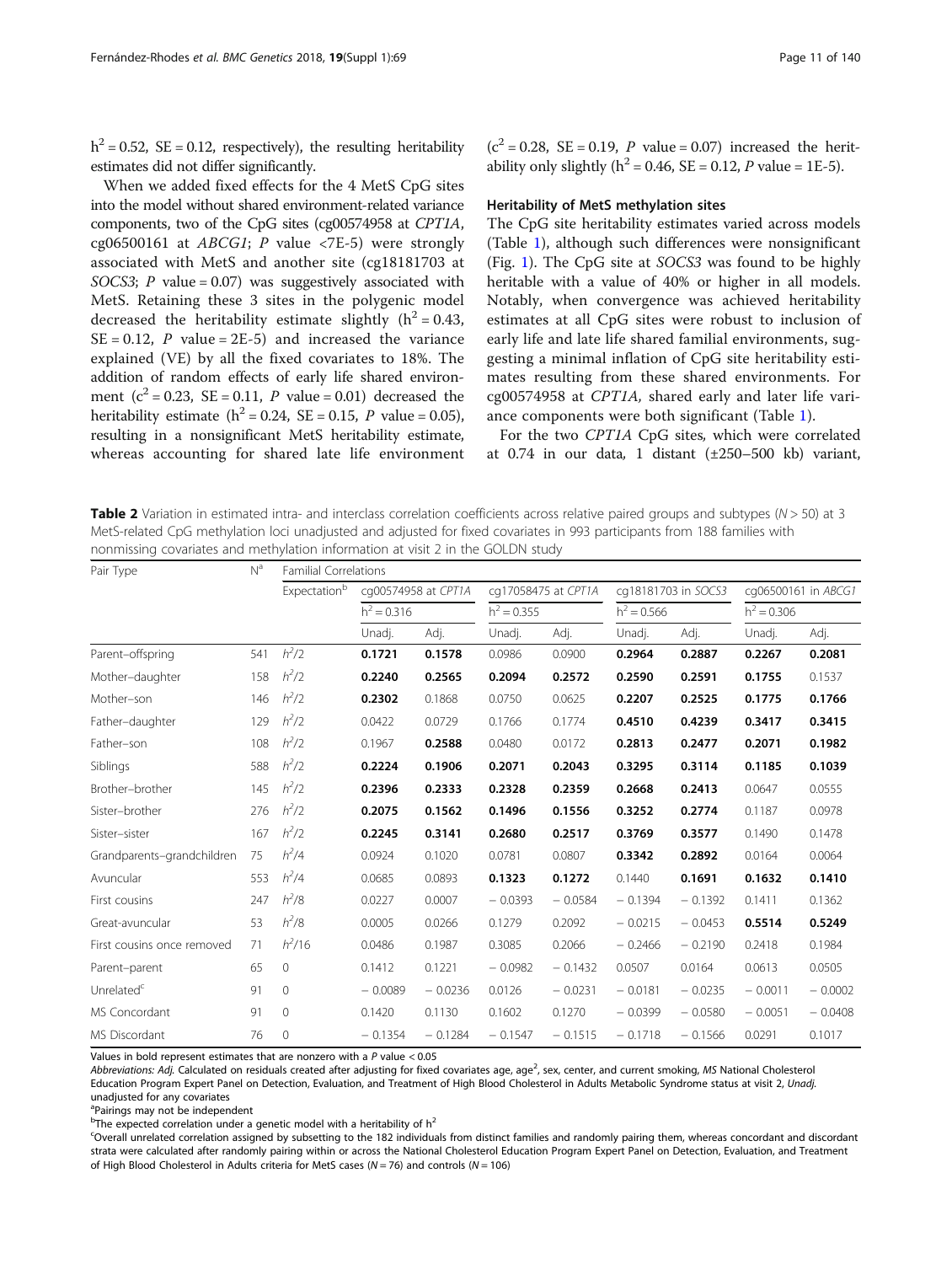rs17601808, was significantly associated with cg00574958 ( $P$  value = 0.01) and cg17058475 heritability estimates  $(P$  value = 5E-3) after accounting for fixed effects from the reduced model (see Table [1\)](#page-2-0), resulting in significant but attenuated heritability estimates ( $h^2 = 0.24$ , P value = 5E-4, VE = 11.8%;  $h^2 = 0.31$ , P value = 2E-5, VE = 6.2%; respectively). For the SOCS3 site, one local (±250 kb) genetic variant, rs7220979, and two distant variants, rs9908993 and rs17736494, were significantly associated with cg18181703 heritability after accounting for fixed effects (P values ≤0.05), resulting in similar heritability estimates ( $h^2$  = 0.58,  $P$  value = 1E-14; VE = 7.7%) as in previous models. Including these 3 SNPs resulted in nonsignificant estimates for center and former smoking, and dropping these nonsignificant fixed covariates also yielded similar heritability estimates ( $h^2 = 0.57$ , *P* value = 1E-14; VE = 7.4%). At the ABCG1 site, 2 local (rs220245 and rs225434, P values = 0.03 and to 3E-4) and 1 distant genetic variant (rs8128650, P value =  $0.04$ ) were associated with cg06500161 heritability ( $h^2$  = 0.32, P value = 5E-5, VE = 6.8%) after accounting for fixed effects.

## Familial correlations

We then estimated familial coefficients across a number of relationship pairings, before and after creating a residual adjusting for age, age<sup>2</sup>, sex, center, and current smoking, which were retained in more than 1 reduced heritability model (see Table [1\)](#page-2-0). The use of residuals to account for these fixed covariates generally decreased the estimates slightly (Table [2](#page-4-0)). We also observed that strata informed by more relative pairs (eg, parent–offspring, sibling and avuncular) exhibited correlations closer to our expectation based on relatedness and the observed heritability of the specific CpG site (see Fig. 2). For example, for cg18181703 in SOCS3 the correlations estimated for each of these relative pairs as well as grandparent–grandchildren were nominally significant ( $P$  value < 0.05), and were 0.01 to 0.15 greater than our expected correlation.

Although not statistically significantly different from other pairings (heterogeneity P value  $\geq$ 0.3), the correlations estimated for sister pairs were the largest across all sites (see Table [2](#page-4-0)). We observed nonsignificant (P values  $\geq 0.4$ ) positive correlations at 3 CpG sites among parent pairs (65 independent pairs), which were between 0.02 and 0.12 greater than expected. Among unrelated pairs, we observed correlations that were closer to our expectation of no correlation (eg, all within 0.02 of zero), which supports the upward bias of shared household environments on familial correlations. When we further paired this unrelated with respect to MetS status, the correlation at the 2 CPT1A CpG sites were biased upwards among concordant pairs, and downwards from the null among discordant pairs.

## **Discussion**

Although several animal models have established the transgenerational epigenetic inheritance of metabolic diseases, substantial hurdles remain to describing the inheritance of DNA methylation in humans [\[4\]](#page-7-0). This is partly because of the currently limited availability of large multigenerational or family-based studies with CpG methylation data and other relevant social and environmental factors. Previous studies found that the methylome-wide heritability patterns reflect negligible heritability at most CpG sites, and that some CpG sites (14–80%) are regulated, in part, by local genetic variation [\[7,](#page-7-0) [13](#page-7-0), [14\]](#page-7-0). Only one previous study has also tried to portion the variance caused by shared environmental factors as a means of better understanding how methylation may be inherited across generations, concluding

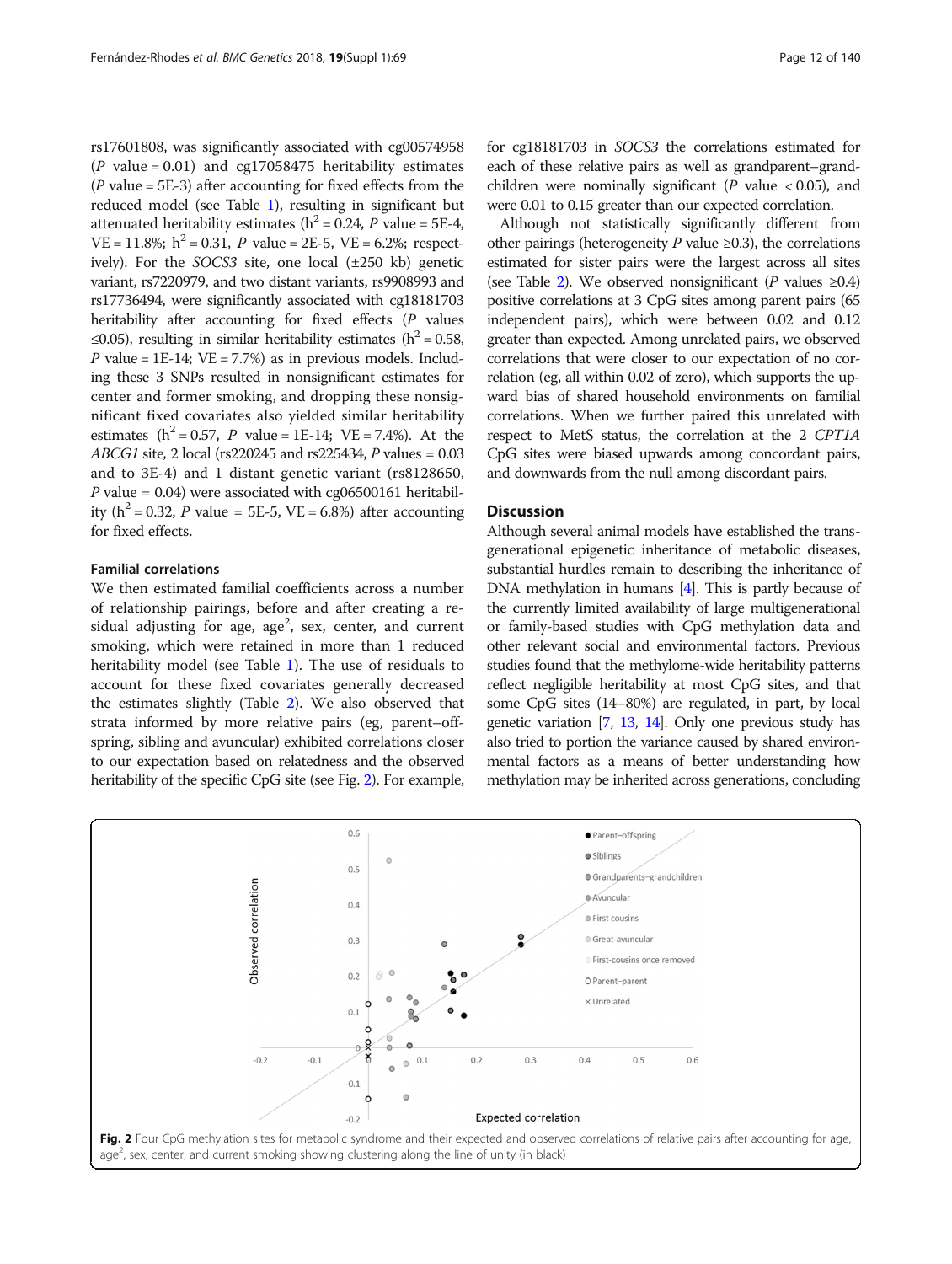that shared environments, captured by nuclear family membership, contribute little to the observed methylome heritability [\[13\]](#page-7-0). In contrast, our overall findings support roles for both shared environment and genetic variation in explaining the heritability at the 4 CpG sites in 3 methylation loci previously associated with MetS or several of its subcomponents that we considered.

We observed an improvement of our MetS heritability estimates after including CpG sites, which is consistent with the transgenerational epigenetic inheritance as a contributor to the missing heritability in complex traits like MetS.

We found that CpG site heritability estimates generally increased as additional fixed effects for environmental and genetic covariates were added to the variance component model, but that the heritability estimates were statistically indistinguishable. Although including random effects of early or late life shared environments also did not markedly change CpG heritability estimates, we were able to identify a measurable, and at times significant influence of shared environment on MetS and CpG site heritability, which affirms the joint role of both shared environmental and genetic influences on MetS and related methylation. These observations collectively point to the methodologic importance of including shared environmental factors, especially in childhood or adolescence, when modeling heritability estimates at later time points.

Additionally, we estimated familial correlations (with and without adjustments for key covariates) across various types of relative pairs. We observed that correlations generally followed our expectation based on relatedness, but in the case of sister and parent pairs we observed nonsignificant trends toward greater correlation than expected. We posit that shared social and environmental factors may make particular relative pairs appear more similar than we would expect based on their relatedness alone, which could lead to further inflation of heritability and familial correlation estimates.

### Conclusions

Previous research has not been able to address the extent of inflation of epigenetic inheritance estimates by shared environmental effects, even though the sharing of social or environmental exposures within households may be a key driver of the observed similarity of methylation profiles within families [\[7](#page-7-0), [13,](#page-7-0) [14](#page-7-0)]. Our results indicate that MetS CpG site heritability is extremely robust, even though both shared environmental and genetic influences play roles in the intergenerational patterning at these sites. Although the current analysis brings us a step closer to deciphering the complex action of transgenerational epigenetic inheritance, shared environments, and genetic variation in DNA methylation profiles in humans, without much larger families including 3 or more generations or richer data on life course environmental risk

factors, we are unable to fully decompose the role of each actor at the CpG sites for MetS considered here. Yet, this study does outline an interesting and a flexible statistical framework for testing such models in the context of human family studies. Future work should consider these, and other methods, to replicate our heritability and familial correlation findings to further describe the mechanisms of epigenetic inheritance in human populations.

#### Abbreviations

CpG: Cytosine-phosphate-Guanine; GAW20: Genetic Analysis Workshop 20; GOLDN: Genetics of Lipid Lowering Drugs and Diet Network; MetS: Metabolic syndrome; SE: Standard error; SNP: Single nucleotide polymorphism; VE: Variance explained

#### Acknowledgements

Not applicable.

#### Funding

Publication of the proceedings of Genetic Analysis Workshop 20 was supported by National Institutes of Health grant R01 GM031575. This work is in part funded through NIH Training and Professional Development Grants: T32-HD007168 (LFR), NIH 5K99HL130580–02 (AEJ), and KL2TR001109 (KLY). We are also grateful to the Carolina Population Center for their general support (P2C-HD050924). Consent and support for publication come from GAW20.

#### Availability of data and materials

The data that support the findings of this study are available from the Genetic Analysis Workshop (GAW) but restrictions apply to the availability of these data, which were used under license for the current study. Qualified researchers may request these data directly from GAW.

#### About this supplement

This article has been published as part of BMC Genetics Volume 19 Supplement 1, 2018: Genetic Analysis Workshop 20: envisioning the future of statistical genetics by exploring methods for epigenetic and pharmacogenomic data. The full contents of the supplement are available online at [https://bmcgenet.biomedcentral.com/articles/](https://bmcgenet.biomedcentral.com/articles/supplements/volume-19-supplement-1) [supplements/volume-19-supplement-1.](https://bmcgenet.biomedcentral.com/articles/supplements/volume-19-supplement-1)

#### Authors' contributions

LFR conceived of the study design, ran the statistical analyses, and drafted the manuscript; AEJ and MG assisted in statistical analyses and drafting the manuscript; AGH and RT assisted in statistical analyses and drafting the manuscript; KLY and AEA assisted in drafting the manuscript; KEN participated in the study design, and drafting the manuscript; AEJ: participated in the study design, assisted in statistical analyses and drafting the manuscript. All authors have read and approved the manuscript.

#### Ethics approval and consent to participate

Not applicable.

Consent for publication

Not applicable.

#### Competing interests

The authors declare that they have no competing interests.

#### Publisher's Note

Springer Nature remains neutral with regard to jurisdictional claims in published maps and institutional affiliations.

#### Author details

<sup>1</sup>Department of Epidemiology, University of North Carolina at Chapel Hill 137 East Franklin Street, Chapel Hill, NC 27514, USA. <sup>2</sup>Carolina Population Center, University of North Carolina at Chapel Hill, 136 East Franklin Street, Chapel Hill, NC 27514, USA. <sup>3</sup>Department of Biostatistics, University of North